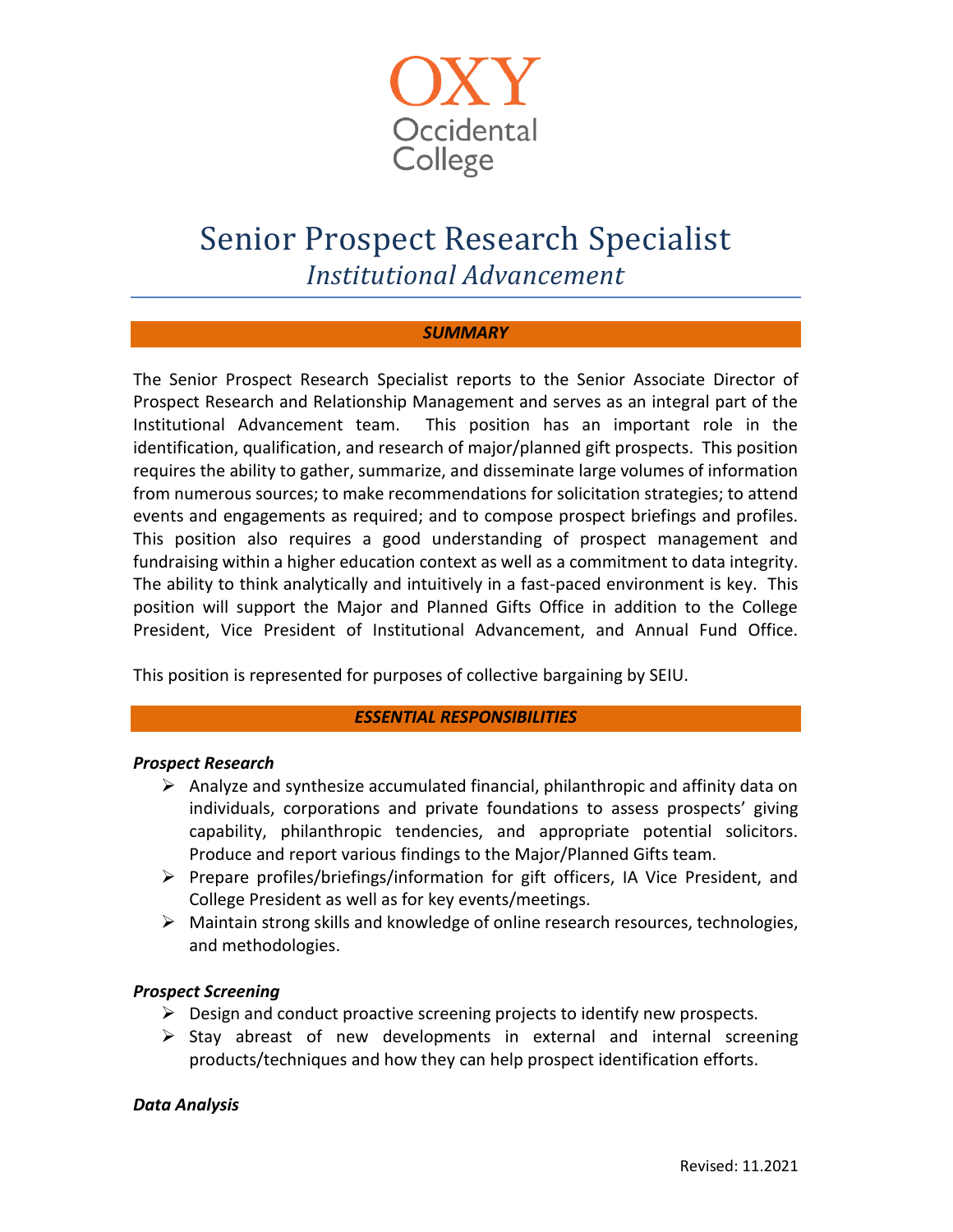- $\triangleright$  Performs quantitative analysis to determine capacity ratings based on financial data. Provide an ongoing assessment of research methods, goals, and strategies.
- $\triangleright$  Using leading-edge analytics and modeling, this position is responsible for performing comprehensive reviews of prospect pools for schools, units and campaign initiatives and uncovering and leveraging key relationship networks.

## *Prospect Management*

- $\triangleright$  Assist the Director of Prospect Management and Prospect Research in managing the IA Prospect Management System.
- $\triangleright$  Maintain the data integrity of the prospect management system in Banner and supervise the data entry of prospect management information.
- $\triangleright$  Partner with gift officers and others to manage proposals, projects, planned solicitations and assignments. Also, work with gift officers to determine appropriate solicitation strategies for new and existing prospects.
- $\triangleright$  Prepare reporting for the President, IA Vice Presidents, and Gift Officers regarding prospect activity. Provide additional support for contact report review and prospect documentation.

### *QUALIFICATIONS*

Minimum one year of professional research experience, preferably within higher education or similar environment. A Bachelor's degree or equivalent education/work experience is required. Candidates must possess outstanding prospect research skills and the ability to interpret business and financial data. Training through Association of Professional Researchers for Advancement (APRA) seminars and workshops and the Council for Advancement and Support of Education (CASE) for prospect research and management is preferred. Requires well developed interpersonal skills and the availability to attend evening and weekend engagements. Should be able to provide insight in prospect cultivation strategies. Requires the ability to prioritize tasks and manage multiple assignments with minimum supervision while meeting strict deadlines. Thinking analytically and intuitively in a fast-paced environment is important. Must have excellent writing skills and be detail-oriented and accurate. Extensive computer experience required, including database knowledge and online prospect research skills (e.g. WealthEngine, Research Point, Blackbaud Fundraiser Performance Management, RelSci, Banner, Lexi-Nexis, etc.) and Microsoft Office.

## *APPLICATION INSTRUCTIONS*

Please submit a resume and cover letter explaining how your qualifications meet the requirements of the position to **[resumes@oxy.edu.](mailto:resumes@oxy.edu)** 

## *ADDITIONAL INFORMATION*

Occidental is an Equal Opportunity Employer and does not unlawfully discriminate against employees or applicants on the basis of race, color, religion, sex, sexual orientation, gender identity, gender expression, pregnancy, breastfeeding or related medical condition, national origin, ancestry, citizenship, age, marital status, physical